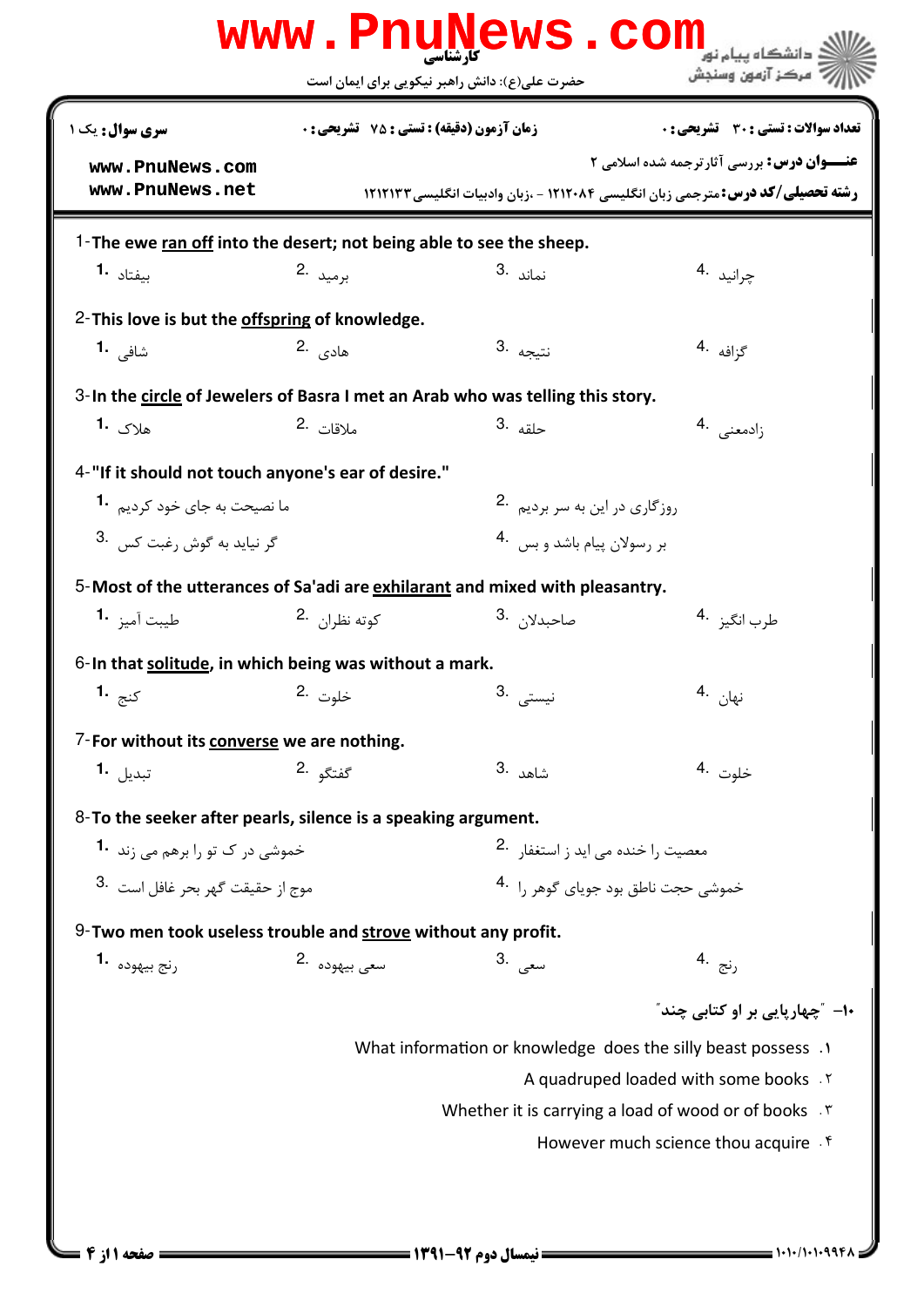|                                                                                                                                             | کارشناسی<br>حضرت علی(ع): دانش راهبر نیکویی برای ایمان است |                                            | مركز آزمون وسنجش                                                                                                                            |  |  |  |  |  |
|---------------------------------------------------------------------------------------------------------------------------------------------|-----------------------------------------------------------|--------------------------------------------|---------------------------------------------------------------------------------------------------------------------------------------------|--|--|--|--|--|
| سری سوال: ۱ یک                                                                                                                              | زمان آزمون (دقیقه) : تستی : 75 ٪ تشریحی : 0               |                                            | تعداد سوالات : تستي : 30 ٪ تشريحي : 0                                                                                                       |  |  |  |  |  |
| www.PnuNews.com<br>www.PnuNews.net                                                                                                          |                                                           |                                            | <b>عنـــوان درس:</b> بررسي آثارترجمه شده اسلامي 2<br><b>رشته تحصیلی/کد درس:</b> مترجمی زبان انگلیسی ۱۲۱۲۰۸۴ - ،زبان وادبیات انگلیسی ۱۲۱۲۱۳۳ |  |  |  |  |  |
|                                                                                                                                             |                                                           |                                            | 11– به رحمت بکن آبش از دیده یاک.                                                                                                            |  |  |  |  |  |
|                                                                                                                                             | wipe the dust off his face . Y                            |                                            | clean his face with affection .                                                                                                             |  |  |  |  |  |
| I wore a crown of happiness f                                                                                                               |                                                           |                                            | wipe his tear with mercy . ٣                                                                                                                |  |  |  |  |  |
| 12-"Thy fear and love are the noose to catch My Favour."                                                                                    |                                                           |                                            |                                                                                                                                             |  |  |  |  |  |
| ترس و عشق تو، کمند لطف ماست 1۰                                                                                                              |                                                           |                                            | وان نیاز و درد و سوزت، پیک ماست 2.                                                                                                          |  |  |  |  |  |
| زير هر يا رب تو، لبيكهاست 3.                                                                                                                |                                                           |                                            | تا که شیرین میشد از ذکرش لبی . 4                                                                                                            |  |  |  |  |  |
|                                                                                                                                             |                                                           |                                            | <b>۱۳</b> - از جمادی مردم و نامی شدم.                                                                                                       |  |  |  |  |  |
|                                                                                                                                             |                                                           |                                            | I died from mineral, and plant became.                                                                                                      |  |  |  |  |  |
|                                                                                                                                             |                                                           |                                            | I died from the plant and took the sentient frame.                                                                                          |  |  |  |  |  |
|                                                                                                                                             |                                                           |                                            | I died from the beast, and donned a human dress . \vanti                                                                                    |  |  |  |  |  |
|                                                                                                                                             |                                                           |                                            | I soared with angel-pinions through the sky f                                                                                               |  |  |  |  |  |
| 14-I heard of a collector of revenus, who desolated the house of the subjects.<br>What is the meaning of "revenues" in the above sentence ? |                                                           |                                            |                                                                                                                                             |  |  |  |  |  |
| عاقل <b>1.</b>                                                                                                                              | عامل . <sup>2</sup>                                       | رعيت .3                                    | خالق <sup>.4</sup>                                                                                                                          |  |  |  |  |  |
|                                                                                                                                             | 15-"I am the ant, which men tread under their feet."      |                                            |                                                                                                                                             |  |  |  |  |  |
| نه ان زنبورم که از نیشم بنالند <b>1</b> ۰                                                                                                   |                                                           | کجا خود شکر این نعمت گزا <sub>ر</sub> م 2. |                                                                                                                                             |  |  |  |  |  |
| كه زور مردم ازارى ندارم .3                                                                                                                  |                                                           |                                            | من ان مورم كه در يايم بمالند 4.                                                                                                             |  |  |  |  |  |
| 16-Is there any way to God nearer than the ritual prayer?                                                                                   |                                                           |                                            |                                                                                                                                             |  |  |  |  |  |
| ایا از نماز نزدیکتر به خدا <sub>د</sub> اهے ِ هست؟ <b>-1</b>                                                                                |                                                           |                                            | سوال کرد که از نماز نزدیکتر به حق راهے هست؟ ۔2                                                                                              |  |  |  |  |  |
| 3. ایا نماز راهی به حق است؟ 3.                                                                                                              |                                                           | ايا خدا راهي به حق است؟ 4.                 |                                                                                                                                             |  |  |  |  |  |
| 17-They asked a certain wise man, what his opinion was of consecrated bread.                                                                |                                                           |                                            |                                                                                                                                             |  |  |  |  |  |
| یکی از علمای راسخ را پرسیدند که چه گویی در عبادت <b>1۰</b>                                                                                  |                                                           |                                            |                                                                                                                                             |  |  |  |  |  |
| یکی از علمای راسخ را پرسیدند که چه گویی در کنچ عبادت .2                                                                                     |                                                           |                                            |                                                                                                                                             |  |  |  |  |  |
| یکی از علمای راسخ را پرسیدند که چه گویی در نان وقف <sup>.3</sup>                                                                            |                                                           |                                            |                                                                                                                                             |  |  |  |  |  |
| یکی از علما را فراخواندند برای عبادت گرفتن . 4                                                                                              |                                                           |                                            |                                                                                                                                             |  |  |  |  |  |
| 18-What is the meaning of "enduring" in the following sentence?                                                                             |                                                           |                                            |                                                                                                                                             |  |  |  |  |  |
| In God's world there is nothing more difficult than enduring the ridiculous.                                                                |                                                           |                                            |                                                                                                                                             |  |  |  |  |  |
| صعبتر 1.                                                                                                                                    | محال 2.                                                   | تحمل . <sup>3</sup>                        | معرب .4                                                                                                                                     |  |  |  |  |  |
| ـــــــ صفحه 12ز 4 ـــا                                                                                                                     |                                                           |                                            | 1010/10109948                                                                                                                               |  |  |  |  |  |

**TITAL** 

. .

W.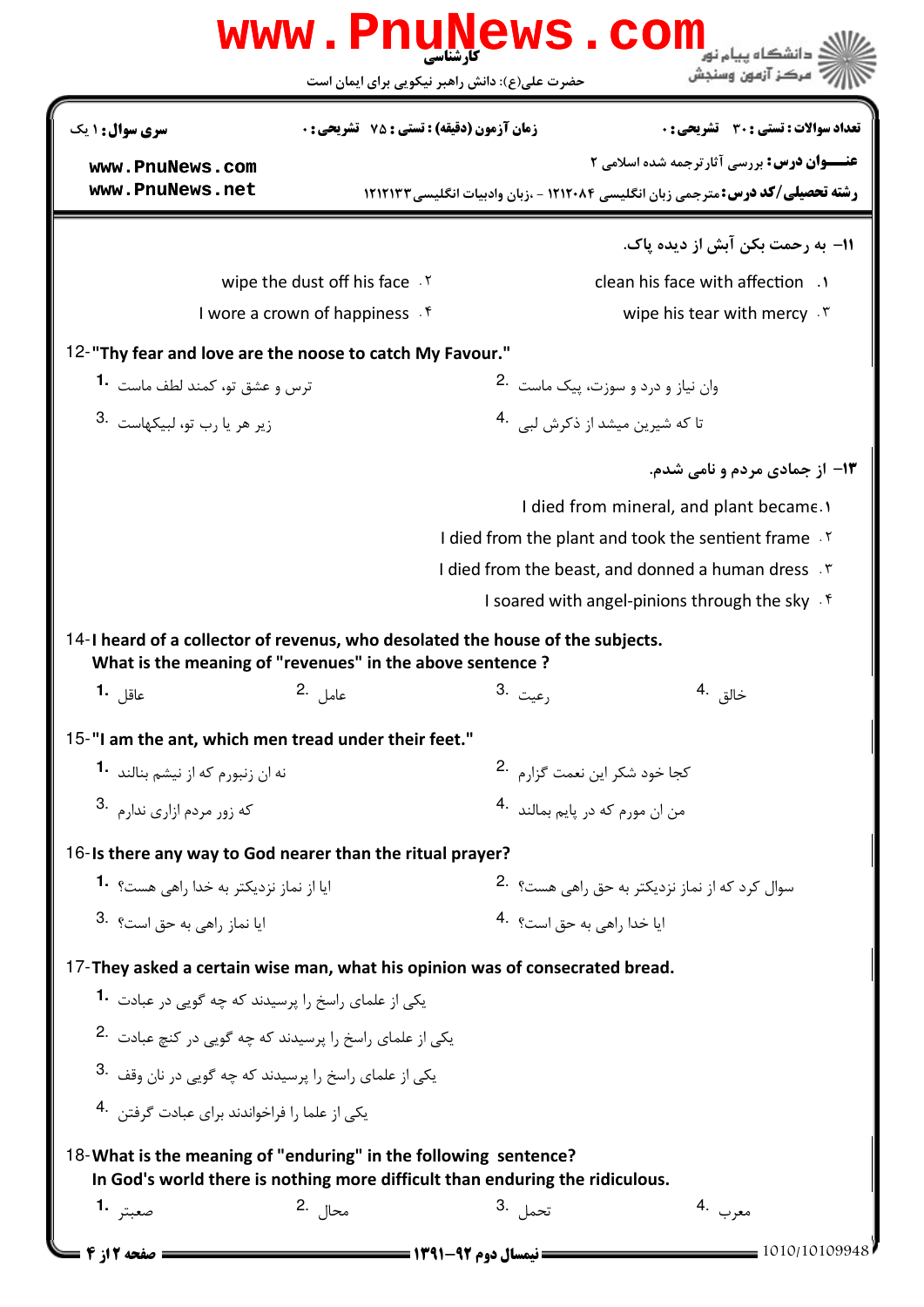|                                                                                                                                                                              | <b>www.PnuNews</b>                                                                                          |                                                             | COM<br>بركز آزمون وسندش                                                                       |  |  |
|------------------------------------------------------------------------------------------------------------------------------------------------------------------------------|-------------------------------------------------------------------------------------------------------------|-------------------------------------------------------------|-----------------------------------------------------------------------------------------------|--|--|
|                                                                                                                                                                              | حضرت علی(ع): دانش راهبر نیکویی برای ایمان است                                                               |                                                             |                                                                                               |  |  |
| سری سوال : یک ۱                                                                                                                                                              | زمان آزمون (دقيقه) : تستى : 75 ٪ تشريحي : 0                                                                 |                                                             | تعداد سوالات : تستي : 30 ٪ تشريحي : 0                                                         |  |  |
| www.PnuNews.com                                                                                                                                                              |                                                                                                             |                                                             | <b>عنـــوان درس:</b> بررسي آثارترجمه شده اسلامي 2                                             |  |  |
| www.PnuNews.net                                                                                                                                                              |                                                                                                             |                                                             | <b>رشته تحصیلی/کد درس:</b> مترجمی زبان انگلیسی ۱۲۱۲۰۸۴ - ،زبان وادبیات انگلیسی ۱۲۱۲۱۳۳        |  |  |
|                                                                                                                                                                              |                                                                                                             |                                                             | 1 <b>۹</b> - "ای دهنده قوت و تمکین و ثبات"                                                    |  |  |
|                                                                                                                                                                              |                                                                                                             | 0. O Thou that givest aliment and power and stability       |                                                                                               |  |  |
|                                                                                                                                                                              |                                                                                                             |                                                             | O Thou that give them self-control weigh down their scales . Y                                |  |  |
|                                                                                                                                                                              |                                                                                                             | O Thou the kings who lead forth their armies *              |                                                                                               |  |  |
|                                                                                                                                                                              | O Thou that give them power and stability $\mathcal{F}$                                                     |                                                             |                                                                                               |  |  |
| <b>۴۰</b> - روزي دگر به کندن دل زين و آن گذشت.                                                                                                                               |                                                                                                             |                                                             |                                                                                               |  |  |
|                                                                                                                                                                              |                                                                                                             | One day was spent in attaching the heart to this and that . |                                                                                               |  |  |
|                                                                                                                                                                              | The day of the world is not worth . Y<br>The weakness of the body can no longer support the heavy $\cdot$ . |                                                             |                                                                                               |  |  |
|                                                                                                                                                                              |                                                                                                             |                                                             |                                                                                               |  |  |
|                                                                                                                                                                              |                                                                                                             |                                                             | And another day in detaching it from this and that $\mathfrak k$                              |  |  |
| 21-What is the meaning of "praise without limit" in the following sentence?<br>In the Name of God, the Merciful, tha Compassionate: praise without limit.                    |                                                                                                             |                                                             |                                                                                               |  |  |
| مدا <sub>ر</sub> ج استکمال <b>1</b> ۰                                                                                                                                        | مطالع ابداع <sup>.2</sup>                                                                                   | مدح ہے <sub>،</sub> حد .3                                   | فطرت اولى 4.                                                                                  |  |  |
| 22-"My heart is the Tablets of Torah"                                                                                                                                        |                                                                                                             |                                                             |                                                                                               |  |  |
| قلب من الواح مقدس تورات است 1.                                                                                                                                               |                                                                                                             | قلب من پذیرای همه صورتهاست 2.                               |                                                                                               |  |  |
| قلب من صومعه اي است براي راهبان .3                                                                                                                                           |                                                                                                             |                                                             | قلب من معبدي است براي بت پرستان 4.                                                            |  |  |
| 23-To him, whose soul attains the beautiful vision.                                                                                                                          |                                                                                                             |                                                             |                                                                                               |  |  |
| همه عالم كتاب حق تعالى است 1۰                                                                                                                                                |                                                                                                             |                                                             | به نزد انکه جانش د, تجلی است <sup>.2</sup>                                                    |  |  |
| مراتب همچو ايات و قوف است <sup>.3</sup>                                                                                                                                      |                                                                                                             |                                                             | که نتوان کردن این ایات معدود <sup>4</sup> ۰                                                   |  |  |
| 24- What is the meaning of "declaimers" in the following sentence?                                                                                                           |                                                                                                             |                                                             | A lawyer said to his father, "Those fine speeches of the declaimers make no impression on me. |  |  |
| سخنا <sub>ن</sub> <b>1.</b>                                                                                                                                                  | ک <sub>ر دار</sub> .2                                                                                       | موافق گفتا <sub>د</sub> .3                                  | متكلمان 4.                                                                                    |  |  |
| 25-What is the meaning of "transaction" in the following sentence?<br>Benevolence and usefulness come from one thing to another by means of transaction or by<br>generosity. |                                                                                                             |                                                             |                                                                                               |  |  |
| جود <b>1.</b>                                                                                                                                                                | فايده رساندن 2.                                                                                             | مكافات <sup>.3</sup>                                        | معاملات 4.                                                                                    |  |  |
|                                                                                                                                                                              |                                                                                                             |                                                             |                                                                                               |  |  |
|                                                                                                                                                                              |                                                                                                             |                                                             |                                                                                               |  |  |
|                                                                                                                                                                              |                                                                                                             |                                                             |                                                                                               |  |  |